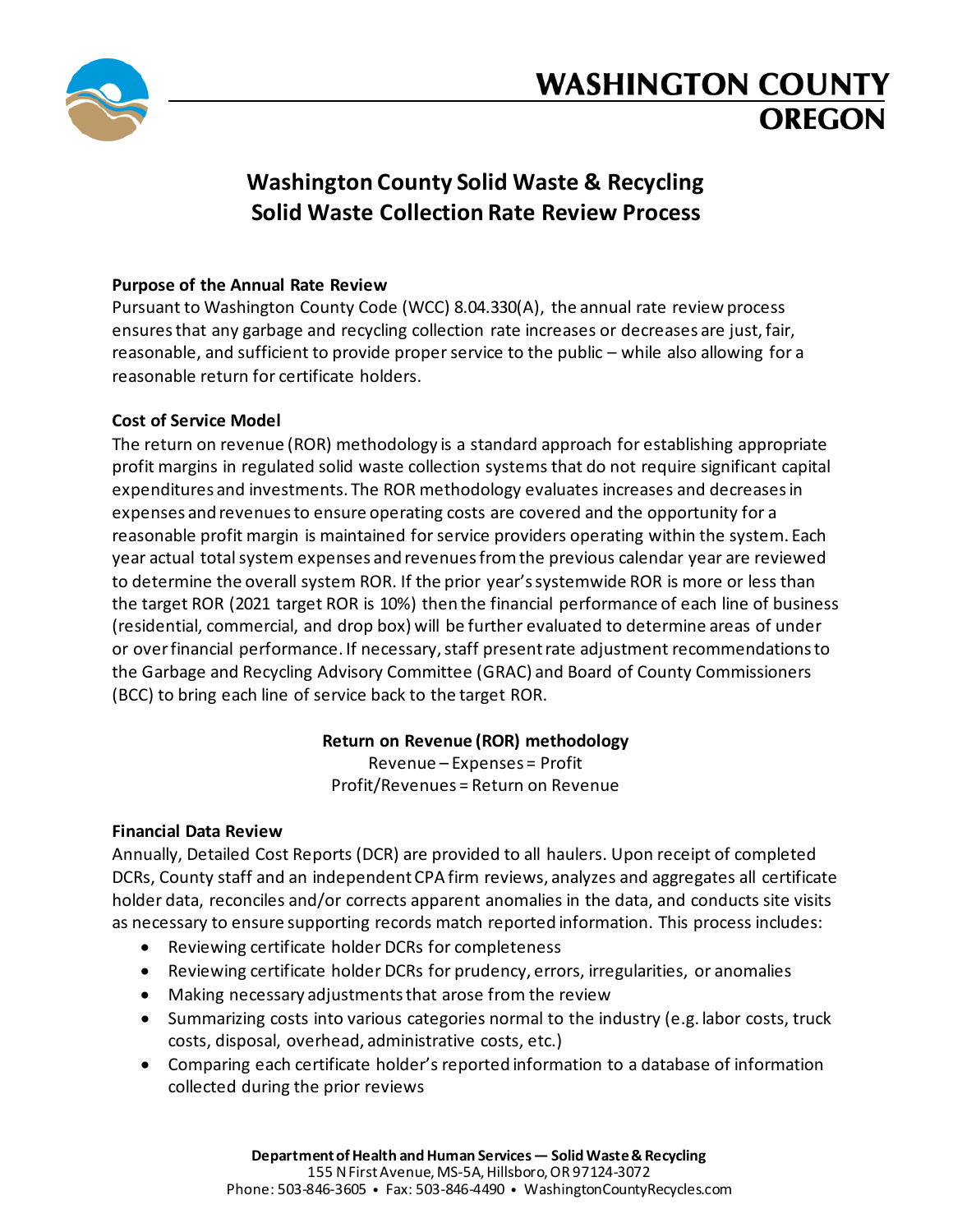- Applying predictive analytics (e.g. comparing reported revenues and disposal fees to estimates based on known disposal fees and service rates)
- Calculating the aggregate ROR for each line of service and determining the amount of a rate increase or decrease needed to reach a target ROR

Any certificate holders that do not submit a complete DCR or that fail to work through the financial data review process may have their financial data excluded from the annual rate review composite.

# **Site Visits**

Annually, certificate holders with the largest percentage of total system revenue, totaling no less than 75% of total system revenue, will receive an expanded level of review through a virtual or in-person site visit to ensure accuracy and consistency of reported financial data. Also, additional certificate holders may receive a site visit based on potential inaccuracies, inconsistencies, or anomalies in reported DCR data discovered during the financial data review. Site visit reviews may also be requested for programmatic data needs, or other factors necessary to ensure the integrity of the annual rate review process and findings.

Site visits will include:

- Determining that supporting documentation (e.g. financial statements, invoices, payroll records, etc.) agree with data reported in the DCR
- Investigating identified anomalies or deviations and discussing the cause with certificate holders
- Making further adjustments as necessary and warranted
- Requesting additional supporting documentation as necessary to ensure the integrity of the rate structure and rate setting process

# **Exceptions for Extraordinary Costs and Revenues**

The normal rate review process only includes an examination of actual year-end (historical) incurred expenses and received revenue. However, the Washington County Haulers Association (WCHA) may request that the County consider using projections for what it believes are extraordinary future changes in expensesthat are known and measurable. The County also reserves the right to consider extraordinary circumstances regarding future changes in revenues that are known and measurable. Exceptions will be handled on a case-by-case basis.

# **Calculating and Applying Rate Adjustments**

If necessary, proposed rate adjustments (increases or decreases) will be based on the complete and accurate financial data of all certificate holders (composite). This process includes:

- 1. Aggregation of year-end financial data, following all reviews and adjustments, to establish a final composite ROR
- 2. Comparison of final composite ROR against the target ROR (2021 target ROR is 10%)
- 3. Determination of a final ROR for each line of service (residential, commercial, and drop box) if the composite adjusted ROR more than marginally deviates from the target ROR